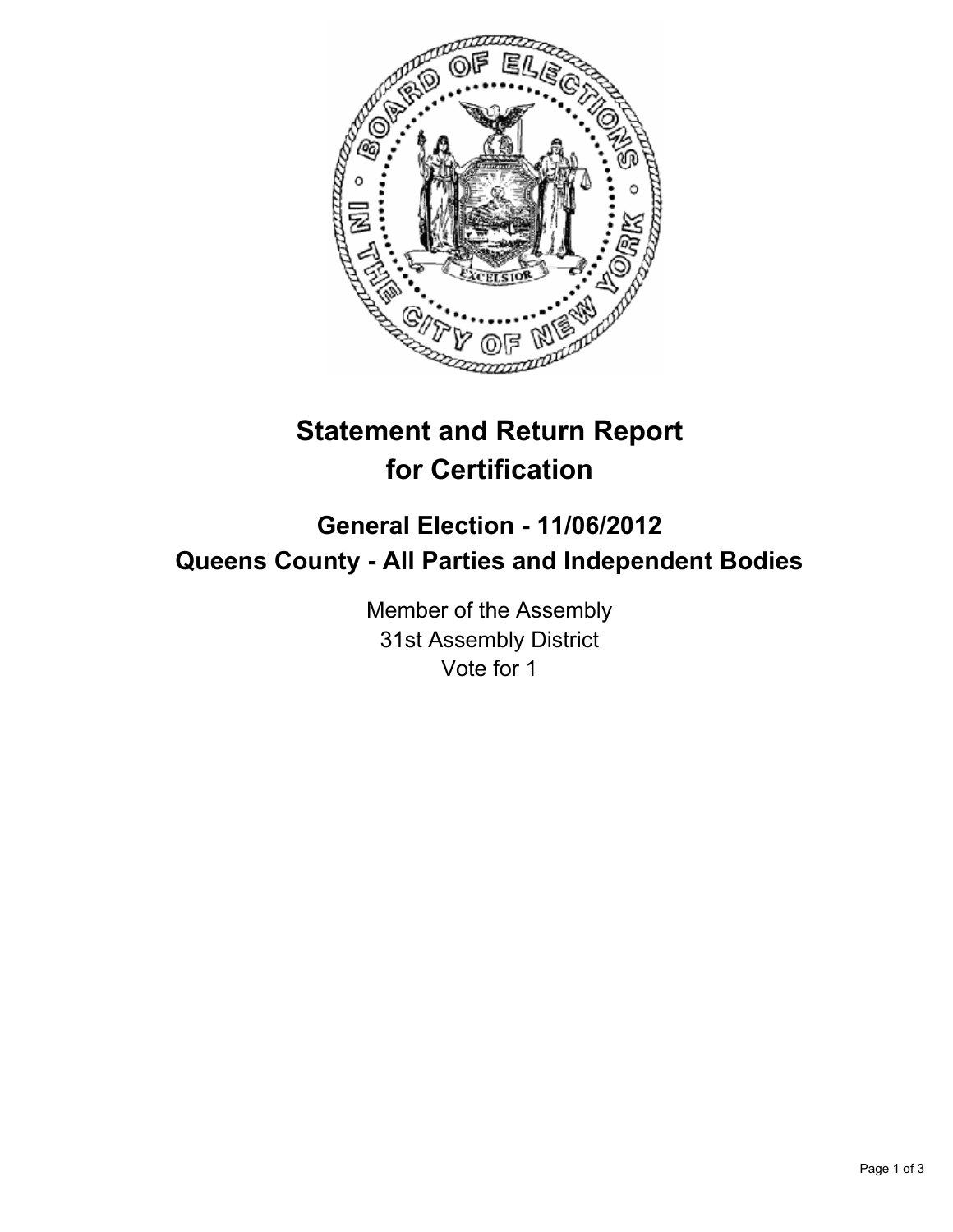

## **Assembly District 31**

| PUBLIC COUNTER                                           | 23,934       |
|----------------------------------------------------------|--------------|
| <b>EMERGENCY</b>                                         | 0            |
| <b>ABSENTEE/MILITARY</b>                                 | 642          |
| <b>FEDERAL</b>                                           | 116          |
| <b>SPECIAL PRESIDENTIAL</b>                              | 0            |
| <b>AFFIDAVIT</b>                                         | 7,383        |
| <b>Total Ballots</b>                                     | 32,075       |
| Less - Inapplicable Federal/Special Presidential Ballots | (116)        |
| <b>Total Applicable Ballots</b>                          | 31,959       |
| MICHELE R. TITUS (DEMOCRATIC)                            | 22,247       |
| MICHELE R. TITUS (WORKING FAMILIES)                      | 387          |
| ABISOYE OLORUNTOBA (WRITE-IN)                            | 1            |
| ALLAN JENNINGS (WRITE-IN)                                | 1            |
| ANNETTE ROBINSON (WRITE-IN)                              | $\mathbf{1}$ |
| CAROL CUMBERLAND (WRITE-IN)                              | 4            |
| CATHERINE WARK (WRITE-IN)                                | $\mathbf{1}$ |
| DAN KELSCH (WRITE-IN)                                    | $\mathbf{1}$ |
| ERIC ULRICH (WRITE-IN)                                   | 1            |
| ISAAC PARSEE (WRITE-IN)                                  | 1            |
| JOE CARLLANA (WRITE-IN)                                  | $\mathbf{1}$ |
| JOHN C NAUDUS (WRITE-IN)                                 | $\mathbf{1}$ |
| ROMEO LANGHOLNE (WRITE-IN)                               | $\mathbf{1}$ |
| STEVE KESSEL (WRITE-IN)                                  | 1            |
| THOMAS BUTLER (WRITE-IN)                                 | 1            |
| UNATTRIBUTABLE WRITE-IN (WRITE-IN)                       | 3            |
| <b>Total Votes</b>                                       | 22,653       |
| Unrecorded                                               | 9.306        |